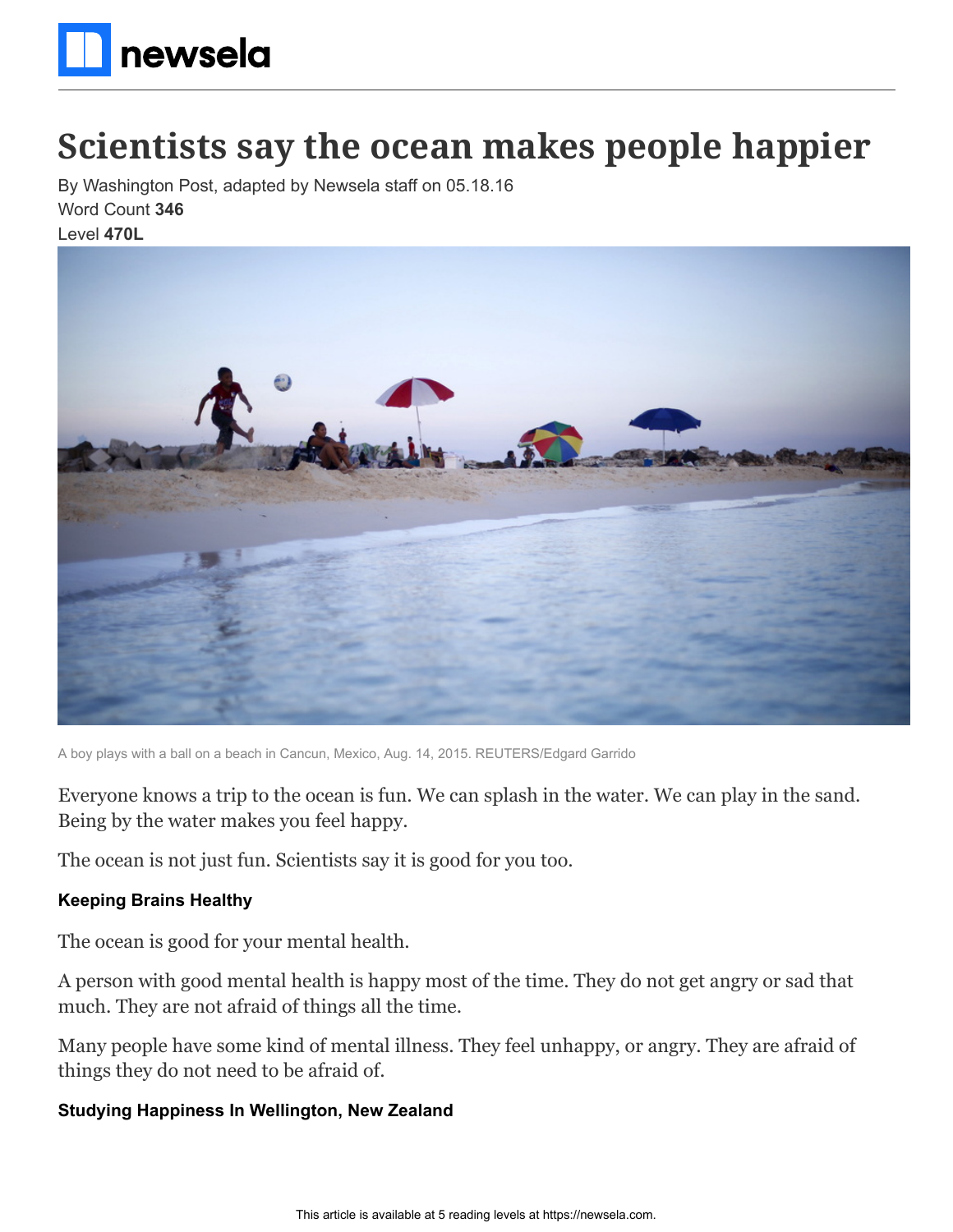Scientists wanted to find out if living by the ocean makes people happier. They studied the city of Wellington, New Zealand. Wellington is next to the Pacific Ocean.

Wellington is a big city. Only some people live near the ocean. The scientists wanted to see if those people had better mental health.

It turns out they do. They are happier than people in other parts of the city.

They do not even have to live right on the ocean. Just seeing the ocean from their house makes them mentally healthier.

# **What Is So Special About The Ocean?**

The scientists are still not sure why the ocean is so healthy. Is it something about water?

If so, living by a large lake should be just as good for you. The scientists do not know if it is. They have not tested that.

Maybe water is not what makes the ocean so healthy.

It could be the "sound of waves," the scientists said. It could be "the smell of air passing over the ocean." Maybe those things make people feel calmer and happier.

## **Time For A Vacation**

The scientists say cities should build more houses near the water. They say doing that could help. It might make more people mentally healthy.

Just taking a trip to the beach could help too. It would be both fun and healthy.